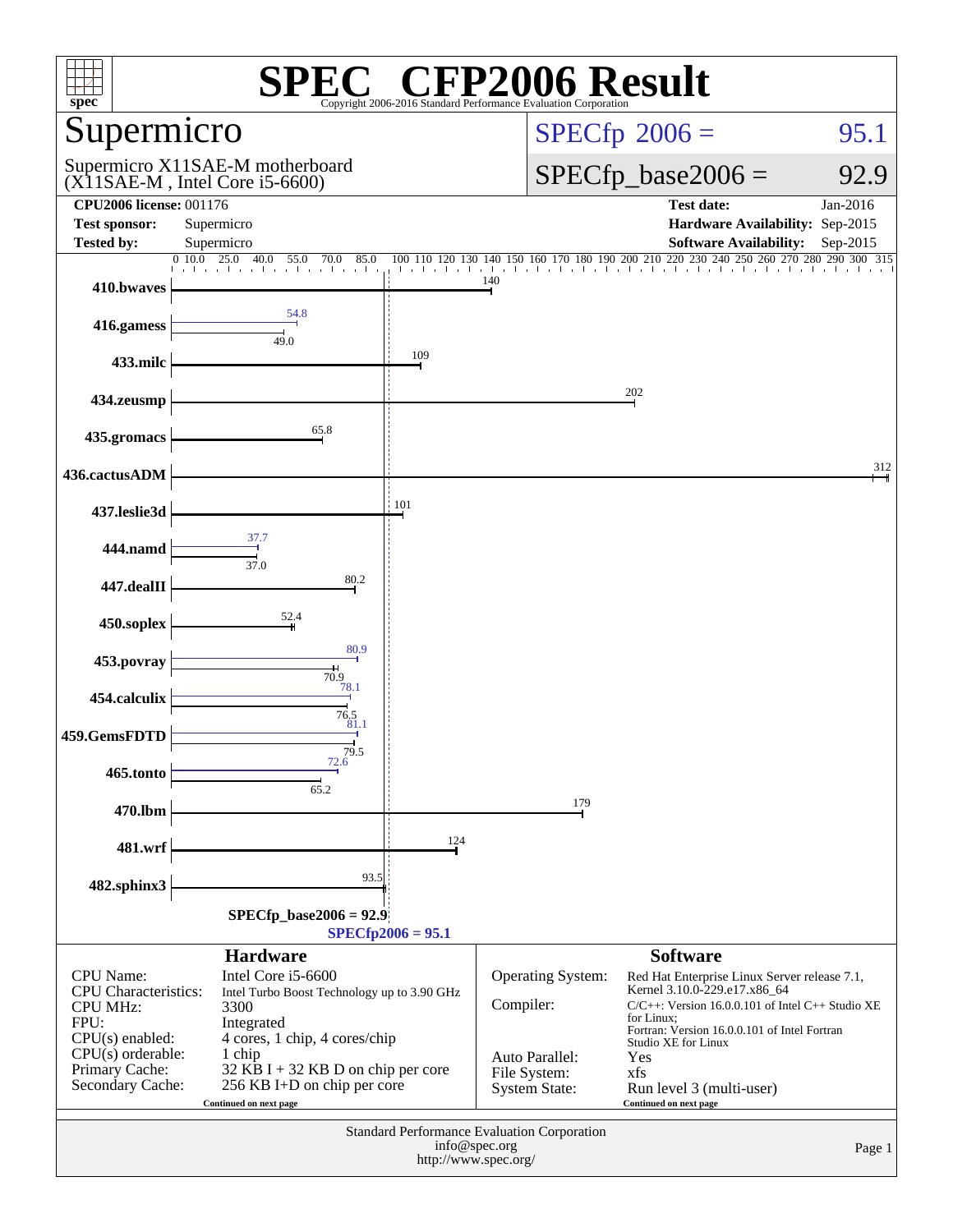

#### Supermicro

(X11SAE-M , Intel Core i5-6600) Supermicro X11SAE-M motherboard

#### $SPECTp2006 =$  95.1

#### $SPECfp\_base2006 = 92.9$

**[CPU2006 license:](http://www.spec.org/auto/cpu2006/Docs/result-fields.html#CPU2006license)** 001176 **[Test date:](http://www.spec.org/auto/cpu2006/Docs/result-fields.html#Testdate)** Jan-2016 **[Test sponsor:](http://www.spec.org/auto/cpu2006/Docs/result-fields.html#Testsponsor)** Supermicro **[Hardware Availability:](http://www.spec.org/auto/cpu2006/Docs/result-fields.html#HardwareAvailability)** Sep-2015 **[Tested by:](http://www.spec.org/auto/cpu2006/Docs/result-fields.html#Testedby)** Supermicro **Supermicro [Software Availability:](http://www.spec.org/auto/cpu2006/Docs/result-fields.html#SoftwareAvailability)** Sep-2015 [L3 Cache:](http://www.spec.org/auto/cpu2006/Docs/result-fields.html#L3Cache) 6 MB I+D on chip per chip<br>Other Cache: None [Other Cache:](http://www.spec.org/auto/cpu2006/Docs/result-fields.html#OtherCache) [Memory:](http://www.spec.org/auto/cpu2006/Docs/result-fields.html#Memory) 16 GB (4 x 4 GB 1Rx8 PC4-2133P-U) [Disk Subsystem:](http://www.spec.org/auto/cpu2006/Docs/result-fields.html#DiskSubsystem) 1 x 400 GB SATA III SSD [Other Hardware:](http://www.spec.org/auto/cpu2006/Docs/result-fields.html#OtherHardware) None [Base Pointers:](http://www.spec.org/auto/cpu2006/Docs/result-fields.html#BasePointers) 64-bit<br>Peak Pointers: 32/64-bit [Peak Pointers:](http://www.spec.org/auto/cpu2006/Docs/result-fields.html#PeakPointers) [Other Software:](http://www.spec.org/auto/cpu2006/Docs/result-fields.html#OtherSoftware) None

**[Results Table](http://www.spec.org/auto/cpu2006/Docs/result-fields.html#ResultsTable)**

| Results Table          |                                                                                                          |              |                |             |                |              |                |              |                |              |                |              |
|------------------------|----------------------------------------------------------------------------------------------------------|--------------|----------------|-------------|----------------|--------------|----------------|--------------|----------------|--------------|----------------|--------------|
|                        | <b>Base</b>                                                                                              |              |                |             |                |              | <b>Peak</b>    |              |                |              |                |              |
| <b>Benchmark</b>       | <b>Seconds</b>                                                                                           | <b>Ratio</b> | <b>Seconds</b> | Ratio       | <b>Seconds</b> | <b>Ratio</b> | <b>Seconds</b> | <b>Ratio</b> | <b>Seconds</b> | <b>Ratio</b> | <b>Seconds</b> | <b>Ratio</b> |
| 410.bwayes             | 97.4                                                                                                     | 140          | 97.3           | 140         | 97.6           | 139          | 97.4           | <b>140</b>   | 97.3           | 140          | 97.6           | 139          |
| $416$ .gamess          | 399                                                                                                      | 49.1         | 399            | <b>49.0</b> | 400            | 49.0         | 357            | 54.8         | 357            | 54.8         | 357            | 54.8         |
| $ 433$ .milc           | 84.6                                                                                                     | 108          | 84.5           | 109         | 84.4           | 109          | 84.6           | 108          | 84.5           | 109          | 84.4           | 109          |
| 434.zeusmp             | 45.0                                                                                                     | 202          | 45.0           | 202         | 45.0           | 202          | 45.0           | 202          | 45.0           | 202          | 45.0           | 202          |
| $435$ .gromacs         | 108                                                                                                      | 65.9         | 109            | 65.8        | 109            | 65.8         | 108            | 65.9         | 109            | 65.8         | 109            | 65.8         |
| 436.cactusADM          | 38.3                                                                                                     | 312          | 39.0           | 306         | 38.2           | 313          | 38.3           | 312          | 39.0           | 306          | 38.2           | 313          |
| 437.leslie3d           | 93.1                                                                                                     | 101          | 93.0           | 101         | 93.1           | 101          | 93.1           | 101          | 93.0           | 101          | 93.1           | 101          |
| 444.namd               | 217                                                                                                      | 37.0         | 217            | 37.0        | 217            | 37.0         | 213            | 37.7         | 213            | 37.6         | 213            | 37.7         |
| $ 447 \text{.}$ dealII | 143                                                                                                      | 80.2         | 143            | 80.2        | 143            | 80.0         | 143            | 80.2         | 143            | 80.2         | 143            | 80.0         |
| $ 450$ .soplex         | 159                                                                                                      | 52.4         | 156            | 53.5        | 159            | 52.4         | 159            | 52.4         | 156            | 53.5         | 159            | 52.4         |
| 453.povray             | 75.6                                                                                                     | 70.4         | 73.2           | 72.7        | 75.0           | 70.9         | 65.5           | 81.2         | 65.7           | 80.9         | 65.9           | 80.8         |
| $ 454$ .calculix       | 108                                                                                                      | 76.6         | 108            | 76.5        | 108            | 76.5         | 106            | 77.8         | 106            | 78.2         | 106            | <b>78.1</b>  |
| 459.GemsFDTD           | 134                                                                                                      | 79.4         | 133            | 79.7        | 133            | 79.5         | <b>131</b>     | 81.1         | 131            | 81.1         | 131            | 81.0         |
| 465.tonto              | 151                                                                                                      | 65.3         | <u>151</u>     | 65.2        | 151            | 65.2         | 136            | 72.4         | 135            | 72.8         | <u>135</u>     | 72.6         |
| 470.1bm                | 76.6                                                                                                     | 179          | 76.7           | 179         | 76.7           | 179          | 76.6           | 179          | 76.7           | 179          | 76.7           | <u>179</u>   |
| 481.wrf                | 90.0                                                                                                     | 124          | 89.6           | 125         | 89.8           | 124          | 90.0           | 124          | 89.6           | 125          | 89.8           | <u>124</u>   |
| 482.sphinx3            | 208                                                                                                      | 93.6         | 211            | 92.3        | 209            | 93.5         | 208            | 93.6         | 211            | 92.3         | 209            | 93.5         |
|                        | Results appear in the order in which they were run. Bold underlined text indicates a median measurement. |              |                |             |                |              |                |              |                |              |                |              |

#### **[Operating System Notes](http://www.spec.org/auto/cpu2006/Docs/result-fields.html#OperatingSystemNotes)**

Stack size set to unlimited using "ulimit -s unlimited"

#### **[Platform Notes](http://www.spec.org/auto/cpu2006/Docs/result-fields.html#PlatformNotes)**

As tested, the system used a Supermicro CSE-731i-300B chassis. The chassis is configured with 2 PWS-305-PQ redundant power supply, 1 SNK-P0046A4 heatsink, as well as 1 FAN-0108L4 rear cooling fan. Sysinfo program /usr/cpu2006/config/sysinfo.rev6914 \$Rev: 6914 \$ \$Date:: 2014-06-25 #\$ e3fbb8667b5a285932ceab81e28219e1 running on localhost.localdomain Tue Jan 26 22:28:22 2016 This section contains SUT (System Under Test) info as seen by

 some common utilities. To remove or add to this section, see: <http://www.spec.org/cpu2006/Docs/config.html#sysinfo> Continued on next page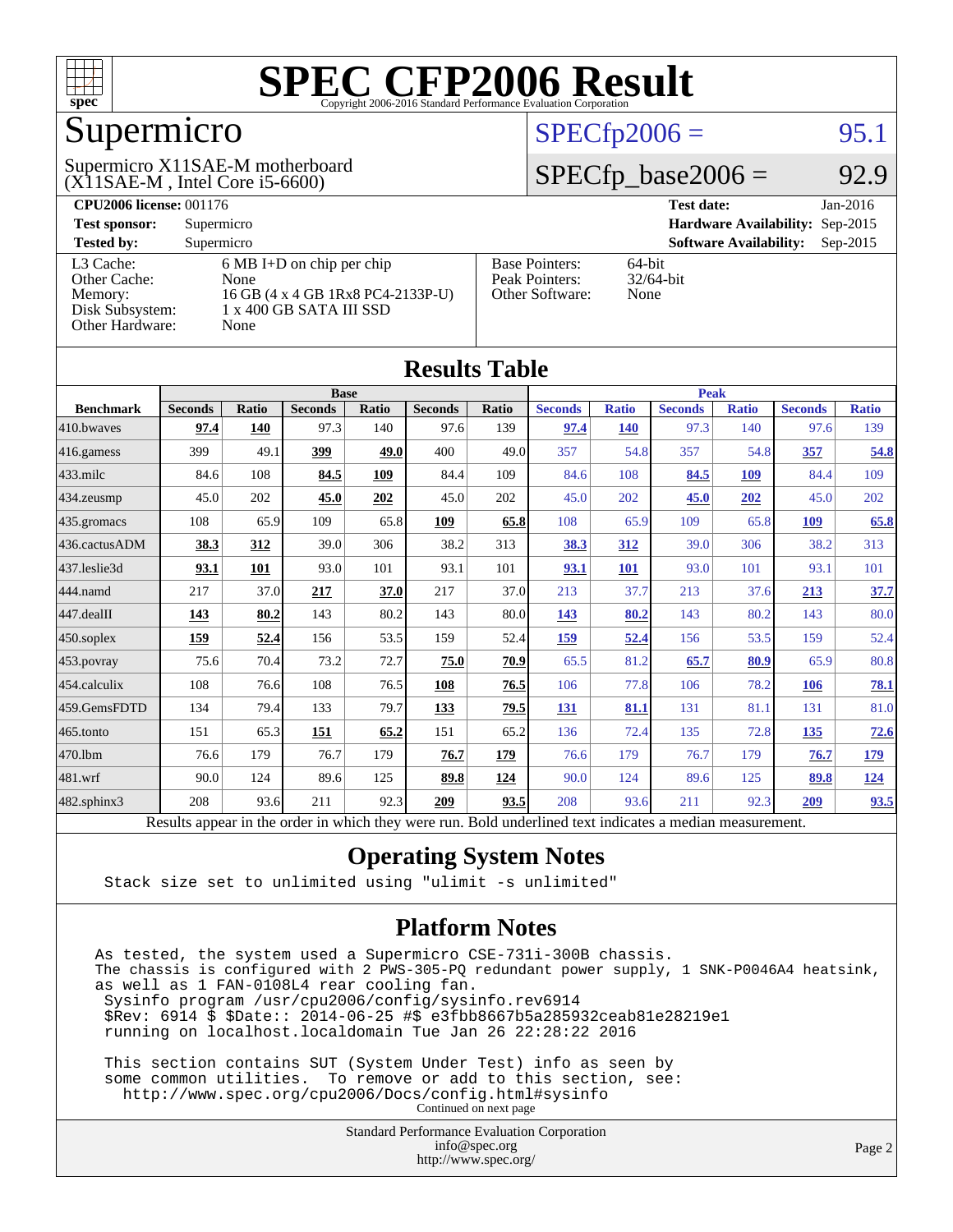

#### Supermicro

 $SPECTp2006 =$  95.1

(X11SAE-M , Intel Core i5-6600) Supermicro X11SAE-M motherboard

 $SPECTp\_base2006 = 92.9$ 

**[CPU2006 license:](http://www.spec.org/auto/cpu2006/Docs/result-fields.html#CPU2006license)** 001176 **[Test date:](http://www.spec.org/auto/cpu2006/Docs/result-fields.html#Testdate)** Jan-2016 **[Test sponsor:](http://www.spec.org/auto/cpu2006/Docs/result-fields.html#Testsponsor)** Supermicro **[Hardware Availability:](http://www.spec.org/auto/cpu2006/Docs/result-fields.html#HardwareAvailability)** Sep-2015 **[Tested by:](http://www.spec.org/auto/cpu2006/Docs/result-fields.html#Testedby)** Supermicro **Supermicro [Software Availability:](http://www.spec.org/auto/cpu2006/Docs/result-fields.html#SoftwareAvailability)** Sep-2015

#### **[Platform Notes \(Continued\)](http://www.spec.org/auto/cpu2006/Docs/result-fields.html#PlatformNotes)**

Standard Performance Evaluation Corporation [info@spec.org](mailto:info@spec.org) From /proc/cpuinfo model name : Intel(R) Core(TM) i5-6600 CPU @ 3.30GHz 1 "physical id"s (chips) 4 "processors" cores, siblings (Caution: counting these is hw and system dependent. The following excerpts from /proc/cpuinfo might not be reliable. Use with caution.) cpu cores : 4 siblings : 4 physical 0: cores 0 1 2 3 cache size : 6144 KB From /proc/meminfo MemTotal: 16039968 kB HugePages\_Total: 0<br>Hugepagesize: 2048 kB Hugepagesize: From /etc/\*release\* /etc/\*version\* os-release: NAME="Red Hat Enterprise Linux Server" VERSION="7.1 (Maipo)" ID="rhel" ID\_LIKE="fedora" VERSION\_ID="7.1" PRETTY\_NAME="Red Hat Enterprise Linux Server 7.1 (Maipo)" ANSI\_COLOR="0;31" CPE\_NAME="cpe:/o:redhat:enterprise\_linux:7.1:GA:server" redhat-release: Red Hat Enterprise Linux Server release 7.1 (Maipo) system-release: Red Hat Enterprise Linux Server release 7.1 (Maipo) system-release-cpe: cpe:/o:redhat:enterprise\_linux:7.1:ga:server uname -a: Linux localhost.localdomain 3.10.0-229.el7.x86\_64 #1 SMP Thu Jan 29 18:37:38 EST 2015 x86 64 x86 64 x86 64 GNU/Linux run-level 3 Jan 26 04:43 SPEC is set to: /usr/cpu2006 Filesystem Type Size Used Avail Use% Mounted on /dev/sda2 xfs 369G 173G 197G 47% / Additional information from dmidecode: Warning: Use caution when you interpret this section. The 'dmidecode' program reads system data which is "intended to allow hardware to be accurately determined", but the intent may not be met, as there are frequent changes to hardware, firmware, and the "DMTF SMBIOS" standard. BIOS American Megatrends Inc. 1.0a 12/21/2015 Memory: 4x Micron 8ATF51264AZ-2G1A2 4 GB 1 rank 2133 MHz Continued on next page

<http://www.spec.org/>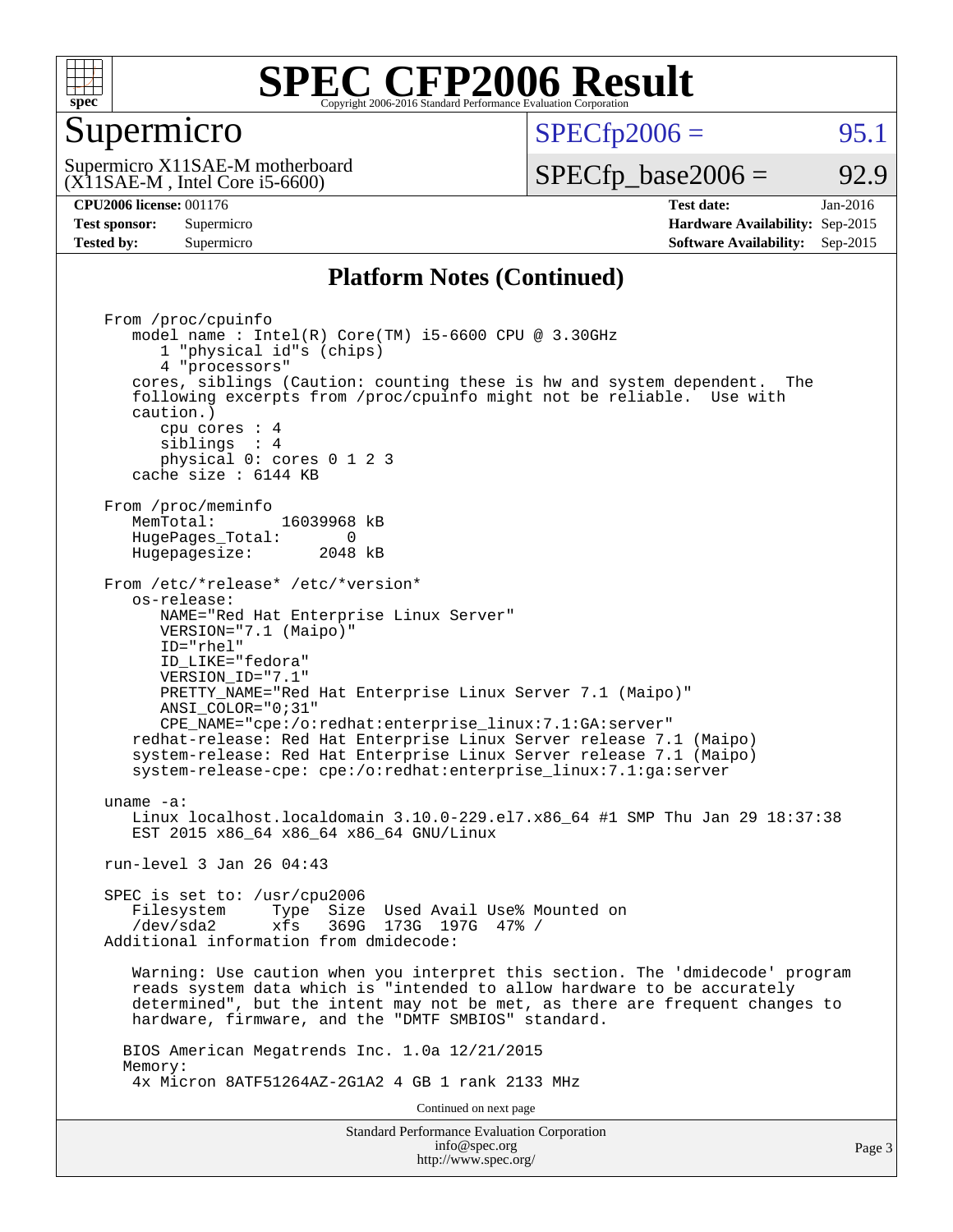

#### Supermicro

 $SPECTp2006 =$  95.1

(X11SAE-M , Intel Core i5-6600) Supermicro X11SAE-M motherboard

 $SPECfp\_base2006 = 92.9$ 

**[CPU2006 license:](http://www.spec.org/auto/cpu2006/Docs/result-fields.html#CPU2006license)** 001176 **[Test date:](http://www.spec.org/auto/cpu2006/Docs/result-fields.html#Testdate)** Jan-2016 **[Test sponsor:](http://www.spec.org/auto/cpu2006/Docs/result-fields.html#Testsponsor)** Supermicro **[Hardware Availability:](http://www.spec.org/auto/cpu2006/Docs/result-fields.html#HardwareAvailability)** Sep-2015 **[Tested by:](http://www.spec.org/auto/cpu2006/Docs/result-fields.html#Testedby)** Supermicro **[Software Availability:](http://www.spec.org/auto/cpu2006/Docs/result-fields.html#SoftwareAvailability)** Sep-2015

#### **[Platform Notes \(Continued\)](http://www.spec.org/auto/cpu2006/Docs/result-fields.html#PlatformNotes)**

(End of data from sysinfo program)

#### **[General Notes](http://www.spec.org/auto/cpu2006/Docs/result-fields.html#GeneralNotes)**

Environment variables set by runspec before the start of the run: KMP\_AFFINITY = "granularity=fine,compact,1,0"  $LD$ \_LIBRARY\_PATH = "/usr/cpu2006/libs/32:/usr/cpu2006/libs/64:/usr/cpu2006/sh"  $OMP_NUM_THREADS = "4"$ 

 Binaries compiled on a system with 1x Intel Core i5-4670K CPU + 32GB memory using RedHat EL 7.1 Transparent Huge Pages enabled with: echo always > /sys/kernel/mm/transparent\_hugepage/enabled

#### **[Base Compiler Invocation](http://www.spec.org/auto/cpu2006/Docs/result-fields.html#BaseCompilerInvocation)**

[C benchmarks](http://www.spec.org/auto/cpu2006/Docs/result-fields.html#Cbenchmarks):  $\text{icc}$  -m64

 $C++$  benchmarks:<br>icpc  $-m$ -m64

[Fortran benchmarks](http://www.spec.org/auto/cpu2006/Docs/result-fields.html#Fortranbenchmarks): [ifort -m64](http://www.spec.org/cpu2006/results/res2016q1/cpu2006-20160206-38971.flags.html#user_FCbase_intel_ifort_64bit_ee9d0fb25645d0210d97eb0527dcc06e)

[Benchmarks using both Fortran and C](http://www.spec.org/auto/cpu2006/Docs/result-fields.html#BenchmarksusingbothFortranandC): [icc -m64](http://www.spec.org/cpu2006/results/res2016q1/cpu2006-20160206-38971.flags.html#user_CC_FCbase_intel_icc_64bit_0b7121f5ab7cfabee23d88897260401c) [ifort -m64](http://www.spec.org/cpu2006/results/res2016q1/cpu2006-20160206-38971.flags.html#user_CC_FCbase_intel_ifort_64bit_ee9d0fb25645d0210d97eb0527dcc06e)

#### **[Base Portability Flags](http://www.spec.org/auto/cpu2006/Docs/result-fields.html#BasePortabilityFlags)**

| 410.bwaves: -DSPEC CPU LP64<br>416.gamess: -DSPEC_CPU_LP64<br>433.milc: -DSPEC CPU LP64<br>434.zeusmp: -DSPEC_CPU_LP64<br>435.gromacs: -DSPEC_CPU_LP64 -nofor_main<br>436.cactusADM: -DSPEC CPU LP64 -nofor main<br>437.leslie3d: -DSPEC CPU LP64<br>444.namd: -DSPEC CPU LP64<br>447.dealII: -DSPEC CPU LP64 |                                                                |
|---------------------------------------------------------------------------------------------------------------------------------------------------------------------------------------------------------------------------------------------------------------------------------------------------------------|----------------------------------------------------------------|
| 450.soplex: -DSPEC_CPU_LP64<br>453.povray: -DSPEC_CPU_LP64<br>454.calculix: -DSPEC CPU LP64 -nofor main<br>459.GemsFDTD: -DSPEC_CPU_LP64<br>465.tonto: - DSPEC CPU LP64<br>470.1bm: - DSPEC CPU LP64                                                                                                          | 481.wrf: -DSPEC CPU_LP64 -DSPEC_CPU_CASE_FLAG -DSPEC_CPU_LINUX |

Continued on next page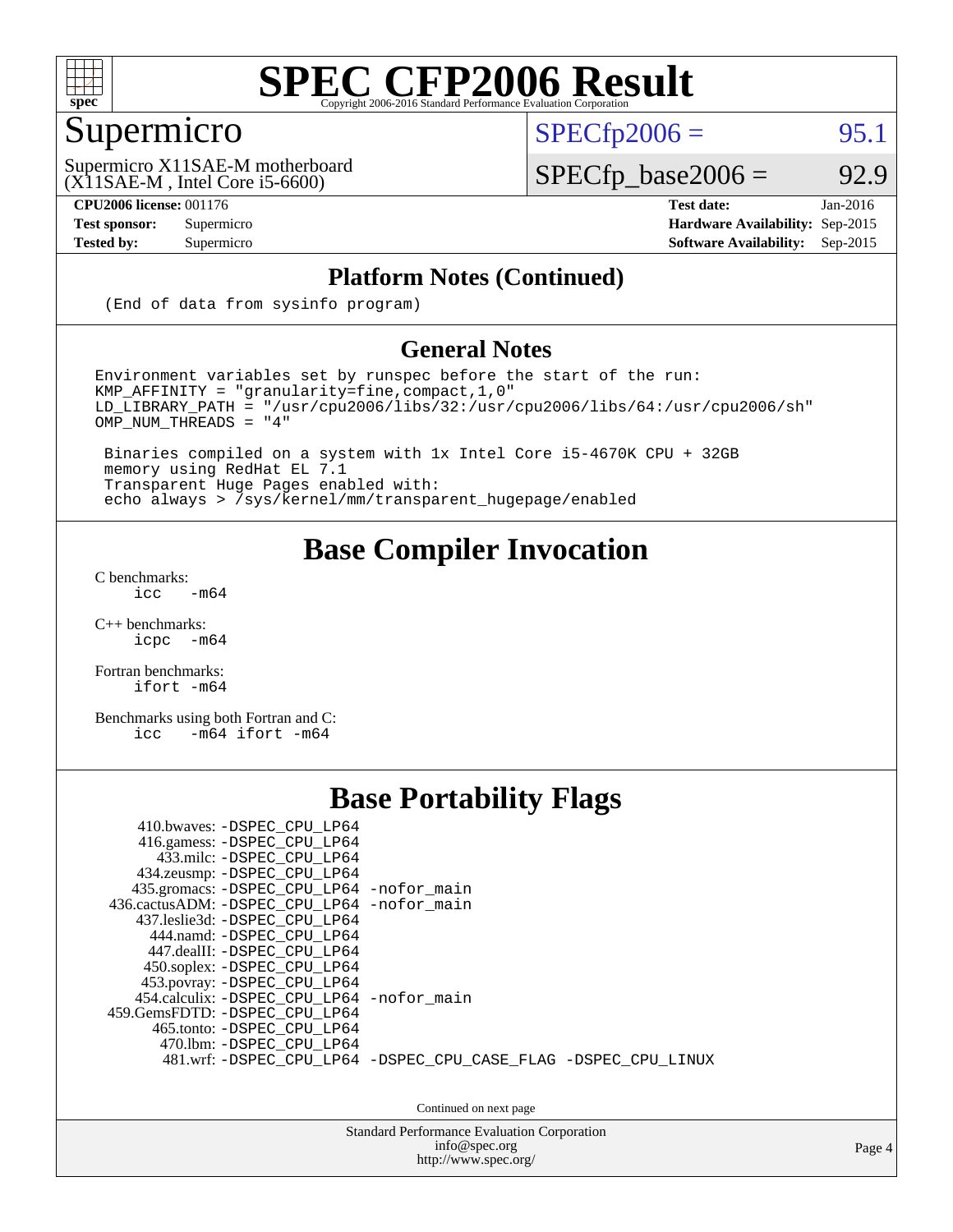

#### Supermicro

 $SPECTp2006 =$  95.1

(X11SAE-M , Intel Core i5-6600) Supermicro X11SAE-M motherboard  $SPECTp\_base2006 = 92.9$ 

**[CPU2006 license:](http://www.spec.org/auto/cpu2006/Docs/result-fields.html#CPU2006license)** 001176 **[Test date:](http://www.spec.org/auto/cpu2006/Docs/result-fields.html#Testdate)** Jan-2016 **[Test sponsor:](http://www.spec.org/auto/cpu2006/Docs/result-fields.html#Testsponsor)** Supermicro **[Hardware Availability:](http://www.spec.org/auto/cpu2006/Docs/result-fields.html#HardwareAvailability)** Sep-2015 **[Tested by:](http://www.spec.org/auto/cpu2006/Docs/result-fields.html#Testedby)** Supermicro **Supermicro [Software Availability:](http://www.spec.org/auto/cpu2006/Docs/result-fields.html#SoftwareAvailability)** Sep-2015

### **[Base Portability Flags \(Continued\)](http://www.spec.org/auto/cpu2006/Docs/result-fields.html#BasePortabilityFlags)**

482.sphinx3: [-DSPEC\\_CPU\\_LP64](http://www.spec.org/cpu2006/results/res2016q1/cpu2006-20160206-38971.flags.html#suite_basePORTABILITY482_sphinx3_DSPEC_CPU_LP64)

#### **[Base Optimization Flags](http://www.spec.org/auto/cpu2006/Docs/result-fields.html#BaseOptimizationFlags)**

[C benchmarks](http://www.spec.org/auto/cpu2006/Docs/result-fields.html#Cbenchmarks): [-xCORE-AVX2](http://www.spec.org/cpu2006/results/res2016q1/cpu2006-20160206-38971.flags.html#user_CCbase_f-xAVX2_5f5fc0cbe2c9f62c816d3e45806c70d7) [-ipo](http://www.spec.org/cpu2006/results/res2016q1/cpu2006-20160206-38971.flags.html#user_CCbase_f-ipo) [-O3](http://www.spec.org/cpu2006/results/res2016q1/cpu2006-20160206-38971.flags.html#user_CCbase_f-O3) [-no-prec-div](http://www.spec.org/cpu2006/results/res2016q1/cpu2006-20160206-38971.flags.html#user_CCbase_f-no-prec-div) [-parallel](http://www.spec.org/cpu2006/results/res2016q1/cpu2006-20160206-38971.flags.html#user_CCbase_f-parallel) [-opt-prefetch](http://www.spec.org/cpu2006/results/res2016q1/cpu2006-20160206-38971.flags.html#user_CCbase_f-opt-prefetch) [-ansi-alias](http://www.spec.org/cpu2006/results/res2016q1/cpu2006-20160206-38971.flags.html#user_CCbase_f-ansi-alias)

[C++ benchmarks:](http://www.spec.org/auto/cpu2006/Docs/result-fields.html#CXXbenchmarks)

[-xCORE-AVX2](http://www.spec.org/cpu2006/results/res2016q1/cpu2006-20160206-38971.flags.html#user_CXXbase_f-xAVX2_5f5fc0cbe2c9f62c816d3e45806c70d7) [-ipo](http://www.spec.org/cpu2006/results/res2016q1/cpu2006-20160206-38971.flags.html#user_CXXbase_f-ipo) [-O3](http://www.spec.org/cpu2006/results/res2016q1/cpu2006-20160206-38971.flags.html#user_CXXbase_f-O3) [-no-prec-div](http://www.spec.org/cpu2006/results/res2016q1/cpu2006-20160206-38971.flags.html#user_CXXbase_f-no-prec-div) [-opt-prefetch](http://www.spec.org/cpu2006/results/res2016q1/cpu2006-20160206-38971.flags.html#user_CXXbase_f-opt-prefetch) [-ansi-alias](http://www.spec.org/cpu2006/results/res2016q1/cpu2006-20160206-38971.flags.html#user_CXXbase_f-ansi-alias)

[Fortran benchmarks](http://www.spec.org/auto/cpu2006/Docs/result-fields.html#Fortranbenchmarks): [-xCORE-AVX2](http://www.spec.org/cpu2006/results/res2016q1/cpu2006-20160206-38971.flags.html#user_FCbase_f-xAVX2_5f5fc0cbe2c9f62c816d3e45806c70d7) [-ipo](http://www.spec.org/cpu2006/results/res2016q1/cpu2006-20160206-38971.flags.html#user_FCbase_f-ipo) [-O3](http://www.spec.org/cpu2006/results/res2016q1/cpu2006-20160206-38971.flags.html#user_FCbase_f-O3) [-no-prec-div](http://www.spec.org/cpu2006/results/res2016q1/cpu2006-20160206-38971.flags.html#user_FCbase_f-no-prec-div) [-parallel](http://www.spec.org/cpu2006/results/res2016q1/cpu2006-20160206-38971.flags.html#user_FCbase_f-parallel) [-opt-prefetch](http://www.spec.org/cpu2006/results/res2016q1/cpu2006-20160206-38971.flags.html#user_FCbase_f-opt-prefetch)

[Benchmarks using both Fortran and C](http://www.spec.org/auto/cpu2006/Docs/result-fields.html#BenchmarksusingbothFortranandC): [-xCORE-AVX2](http://www.spec.org/cpu2006/results/res2016q1/cpu2006-20160206-38971.flags.html#user_CC_FCbase_f-xAVX2_5f5fc0cbe2c9f62c816d3e45806c70d7) [-ipo](http://www.spec.org/cpu2006/results/res2016q1/cpu2006-20160206-38971.flags.html#user_CC_FCbase_f-ipo) [-O3](http://www.spec.org/cpu2006/results/res2016q1/cpu2006-20160206-38971.flags.html#user_CC_FCbase_f-O3) [-no-prec-div](http://www.spec.org/cpu2006/results/res2016q1/cpu2006-20160206-38971.flags.html#user_CC_FCbase_f-no-prec-div) [-parallel](http://www.spec.org/cpu2006/results/res2016q1/cpu2006-20160206-38971.flags.html#user_CC_FCbase_f-parallel) [-opt-prefetch](http://www.spec.org/cpu2006/results/res2016q1/cpu2006-20160206-38971.flags.html#user_CC_FCbase_f-opt-prefetch) [-ansi-alias](http://www.spec.org/cpu2006/results/res2016q1/cpu2006-20160206-38971.flags.html#user_CC_FCbase_f-ansi-alias)

### **[Peak Compiler Invocation](http://www.spec.org/auto/cpu2006/Docs/result-fields.html#PeakCompilerInvocation)**

[C benchmarks](http://www.spec.org/auto/cpu2006/Docs/result-fields.html#Cbenchmarks):  $-m64$ 

[C++ benchmarks:](http://www.spec.org/auto/cpu2006/Docs/result-fields.html#CXXbenchmarks) [icpc -m64](http://www.spec.org/cpu2006/results/res2016q1/cpu2006-20160206-38971.flags.html#user_CXXpeak_intel_icpc_64bit_bedb90c1146cab66620883ef4f41a67e)

[Fortran benchmarks](http://www.spec.org/auto/cpu2006/Docs/result-fields.html#Fortranbenchmarks): [ifort -m64](http://www.spec.org/cpu2006/results/res2016q1/cpu2006-20160206-38971.flags.html#user_FCpeak_intel_ifort_64bit_ee9d0fb25645d0210d97eb0527dcc06e)

#### **[Peak Portability Flags](http://www.spec.org/auto/cpu2006/Docs/result-fields.html#PeakPortabilityFlags)**

Same as Base Portability Flags

### **[Peak Optimization Flags](http://www.spec.org/auto/cpu2006/Docs/result-fields.html#PeakOptimizationFlags)**

[C benchmarks](http://www.spec.org/auto/cpu2006/Docs/result-fields.html#Cbenchmarks):

433.milc: basepeak = yes

Continued on next page

[Benchmarks using both Fortran and C](http://www.spec.org/auto/cpu2006/Docs/result-fields.html#BenchmarksusingbothFortranandC): [icc -m64](http://www.spec.org/cpu2006/results/res2016q1/cpu2006-20160206-38971.flags.html#user_CC_FCpeak_intel_icc_64bit_0b7121f5ab7cfabee23d88897260401c) [ifort -m64](http://www.spec.org/cpu2006/results/res2016q1/cpu2006-20160206-38971.flags.html#user_CC_FCpeak_intel_ifort_64bit_ee9d0fb25645d0210d97eb0527dcc06e)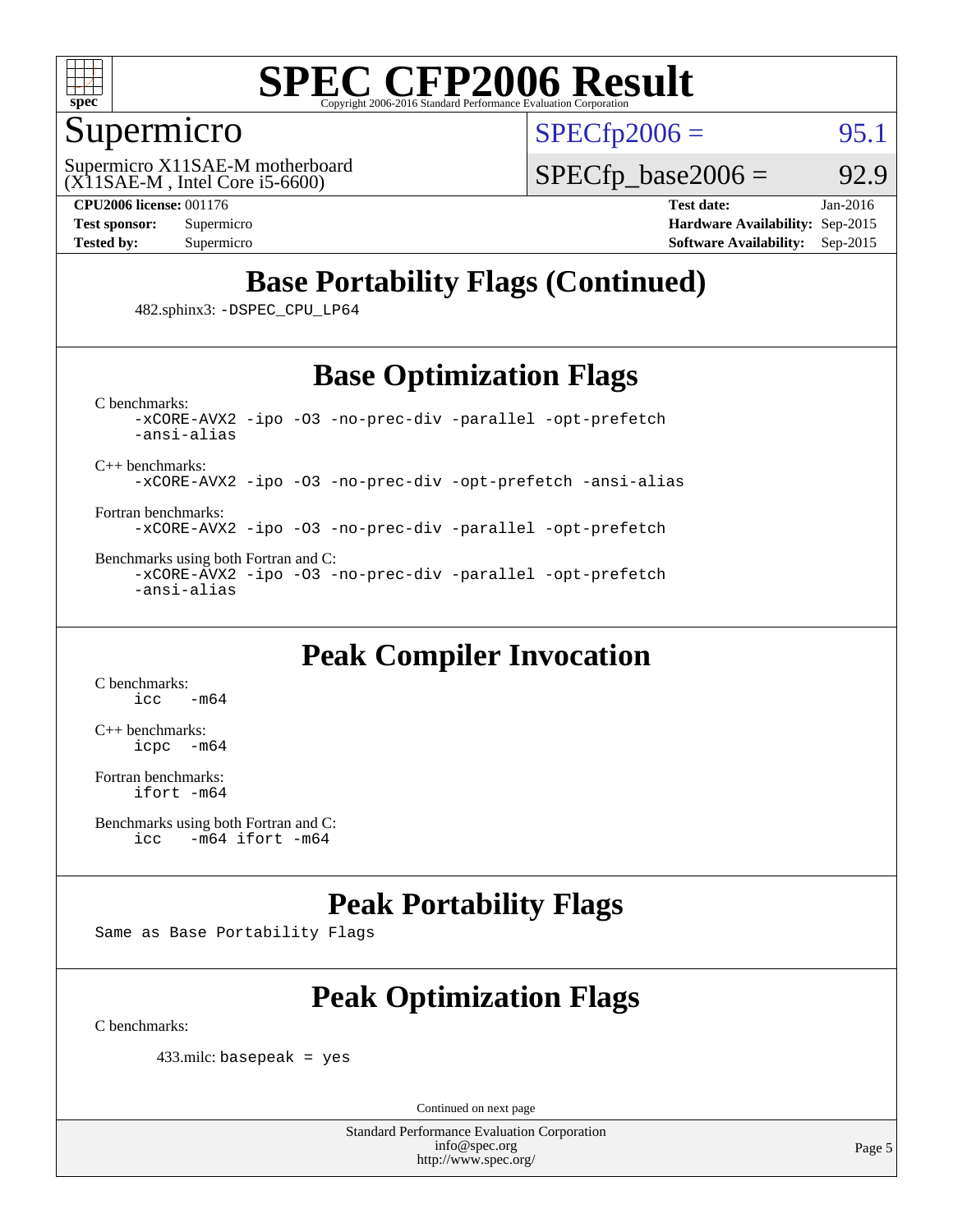

Supermicro

 $SPECTp2006 =$  95.1

(X11SAE-M , Intel Core i5-6600) Supermicro X11SAE-M motherboard  $SPECTp\_base2006 = 92.9$ 

**[CPU2006 license:](http://www.spec.org/auto/cpu2006/Docs/result-fields.html#CPU2006license)** 001176 **[Test date:](http://www.spec.org/auto/cpu2006/Docs/result-fields.html#Testdate)** Jan-2016 **[Test sponsor:](http://www.spec.org/auto/cpu2006/Docs/result-fields.html#Testsponsor)** Supermicro **[Hardware Availability:](http://www.spec.org/auto/cpu2006/Docs/result-fields.html#HardwareAvailability)** Sep-2015 **[Tested by:](http://www.spec.org/auto/cpu2006/Docs/result-fields.html#Testedby)** Supermicro **[Software Availability:](http://www.spec.org/auto/cpu2006/Docs/result-fields.html#SoftwareAvailability)** Sep-2015

### **[Peak Optimization Flags \(Continued\)](http://www.spec.org/auto/cpu2006/Docs/result-fields.html#PeakOptimizationFlags)**

 $470$ .lbm: basepeak = yes 482.sphinx3: basepeak = yes [C++ benchmarks:](http://www.spec.org/auto/cpu2006/Docs/result-fields.html#CXXbenchmarks) 444.namd: [-xCORE-AVX2](http://www.spec.org/cpu2006/results/res2016q1/cpu2006-20160206-38971.flags.html#user_peakPASS2_CXXFLAGSPASS2_LDFLAGS444_namd_f-xAVX2_5f5fc0cbe2c9f62c816d3e45806c70d7)(pass 2) [-prof-gen:threadsafe](http://www.spec.org/cpu2006/results/res2016q1/cpu2006-20160206-38971.flags.html#user_peakPASS1_CXXFLAGSPASS1_LDFLAGS444_namd_prof_gen_21a26eb79f378b550acd7bec9fe4467a)(pass 1)  $-i\text{po}(pass 2) -\overline{0}3(pass 2) -no-prec-div(pass 2)$  $-i\text{po}(pass 2) -\overline{0}3(pass 2) -no-prec-div(pass 2)$  $-i\text{po}(pass 2) -\overline{0}3(pass 2) -no-prec-div(pass 2)$ [-par-num-threads=1](http://www.spec.org/cpu2006/results/res2016q1/cpu2006-20160206-38971.flags.html#user_peakPASS1_CXXFLAGSPASS1_LDFLAGS444_namd_par_num_threads_786a6ff141b4e9e90432e998842df6c2)(pass 1) [-prof-use](http://www.spec.org/cpu2006/results/res2016q1/cpu2006-20160206-38971.flags.html#user_peakPASS2_CXXFLAGSPASS2_LDFLAGS444_namd_prof_use_bccf7792157ff70d64e32fe3e1250b55)(pass 2) [-fno-alias](http://www.spec.org/cpu2006/results/res2016q1/cpu2006-20160206-38971.flags.html#user_peakCXXOPTIMIZEOPTIMIZE444_namd_f-no-alias_694e77f6c5a51e658e82ccff53a9e63a) [-auto-ilp32](http://www.spec.org/cpu2006/results/res2016q1/cpu2006-20160206-38971.flags.html#user_peakCXXOPTIMIZE444_namd_f-auto-ilp32)  $447$ .dealII: basepeak = yes 450.soplex: basepeak = yes 453.povray: [-xCORE-AVX2](http://www.spec.org/cpu2006/results/res2016q1/cpu2006-20160206-38971.flags.html#user_peakPASS2_CXXFLAGSPASS2_LDFLAGS453_povray_f-xAVX2_5f5fc0cbe2c9f62c816d3e45806c70d7)(pass 2) [-prof-gen:threadsafe](http://www.spec.org/cpu2006/results/res2016q1/cpu2006-20160206-38971.flags.html#user_peakPASS1_CXXFLAGSPASS1_LDFLAGS453_povray_prof_gen_21a26eb79f378b550acd7bec9fe4467a)(pass 1)  $-ipo(pass 2)$  $-ipo(pass 2)$   $-03(pass 2)$   $-no-prec-div(pass 2)$  $-no-prec-div(pass 2)$ [-par-num-threads=1](http://www.spec.org/cpu2006/results/res2016q1/cpu2006-20160206-38971.flags.html#user_peakPASS1_CXXFLAGSPASS1_LDFLAGS453_povray_par_num_threads_786a6ff141b4e9e90432e998842df6c2)(pass 1) [-prof-use](http://www.spec.org/cpu2006/results/res2016q1/cpu2006-20160206-38971.flags.html#user_peakPASS2_CXXFLAGSPASS2_LDFLAGS453_povray_prof_use_bccf7792157ff70d64e32fe3e1250b55)(pass 2) [-unroll4](http://www.spec.org/cpu2006/results/res2016q1/cpu2006-20160206-38971.flags.html#user_peakCXXOPTIMIZE453_povray_f-unroll_4e5e4ed65b7fd20bdcd365bec371b81f) [-ansi-alias](http://www.spec.org/cpu2006/results/res2016q1/cpu2006-20160206-38971.flags.html#user_peakCXXOPTIMIZE453_povray_f-ansi-alias) [Fortran benchmarks](http://www.spec.org/auto/cpu2006/Docs/result-fields.html#Fortranbenchmarks):  $410.bwaves: basepeak = yes$  416.gamess: [-xCORE-AVX2](http://www.spec.org/cpu2006/results/res2016q1/cpu2006-20160206-38971.flags.html#user_peakPASS2_FFLAGSPASS2_LDFLAGS416_gamess_f-xAVX2_5f5fc0cbe2c9f62c816d3e45806c70d7)(pass 2) [-prof-gen:threadsafe](http://www.spec.org/cpu2006/results/res2016q1/cpu2006-20160206-38971.flags.html#user_peakPASS1_FFLAGSPASS1_LDFLAGS416_gamess_prof_gen_21a26eb79f378b550acd7bec9fe4467a)(pass 1)  $-i\text{po}(pass 2)$   $-\tilde{O}3(pass 2)$   $-no-prec-div(pass 2)$  $-no-prec-div(pass 2)$ [-par-num-threads=1](http://www.spec.org/cpu2006/results/res2016q1/cpu2006-20160206-38971.flags.html#user_peakPASS1_FFLAGSPASS1_LDFLAGS416_gamess_par_num_threads_786a6ff141b4e9e90432e998842df6c2)(pass 1) [-prof-use](http://www.spec.org/cpu2006/results/res2016q1/cpu2006-20160206-38971.flags.html#user_peakPASS2_FFLAGSPASS2_LDFLAGS416_gamess_prof_use_bccf7792157ff70d64e32fe3e1250b55)(pass 2) [-unroll2](http://www.spec.org/cpu2006/results/res2016q1/cpu2006-20160206-38971.flags.html#user_peakOPTIMIZE416_gamess_f-unroll_784dae83bebfb236979b41d2422d7ec2) [-inline-level=0](http://www.spec.org/cpu2006/results/res2016q1/cpu2006-20160206-38971.flags.html#user_peakOPTIMIZE416_gamess_f-inline-level_318d07a09274ad25e8d15dbfaa68ba50) [-scalar-rep-](http://www.spec.org/cpu2006/results/res2016q1/cpu2006-20160206-38971.flags.html#user_peakOPTIMIZE416_gamess_f-disablescalarrep_abbcad04450fb118e4809c81d83c8a1d) 434.zeusmp: basepeak = yes 437.leslie3d: basepeak = yes 459.GemsFDTD: [-xCORE-AVX2](http://www.spec.org/cpu2006/results/res2016q1/cpu2006-20160206-38971.flags.html#user_peakPASS2_FFLAGSPASS2_LDFLAGS459_GemsFDTD_f-xAVX2_5f5fc0cbe2c9f62c816d3e45806c70d7)(pass 2) [-prof-gen:threadsafe](http://www.spec.org/cpu2006/results/res2016q1/cpu2006-20160206-38971.flags.html#user_peakPASS1_FFLAGSPASS1_LDFLAGS459_GemsFDTD_prof_gen_21a26eb79f378b550acd7bec9fe4467a)(pass 1)  $-i\text{po}(pass 2) -\overline{0}3(pass 2) -no-prec-div(pass 2)$  $-i\text{po}(pass 2) -\overline{0}3(pass 2) -no-prec-div(pass 2)$  $-i\text{po}(pass 2) -\overline{0}3(pass 2) -no-prec-div(pass 2)$ [-par-num-threads=1](http://www.spec.org/cpu2006/results/res2016q1/cpu2006-20160206-38971.flags.html#user_peakPASS1_FFLAGSPASS1_LDFLAGS459_GemsFDTD_par_num_threads_786a6ff141b4e9e90432e998842df6c2)(pass 1) [-prof-use](http://www.spec.org/cpu2006/results/res2016q1/cpu2006-20160206-38971.flags.html#user_peakPASS2_FFLAGSPASS2_LDFLAGS459_GemsFDTD_prof_use_bccf7792157ff70d64e32fe3e1250b55)(pass 2) [-unroll2](http://www.spec.org/cpu2006/results/res2016q1/cpu2006-20160206-38971.flags.html#user_peakOPTIMIZE459_GemsFDTD_f-unroll_784dae83bebfb236979b41d2422d7ec2) [-inline-level=0](http://www.spec.org/cpu2006/results/res2016q1/cpu2006-20160206-38971.flags.html#user_peakOPTIMIZE459_GemsFDTD_f-inline-level_318d07a09274ad25e8d15dbfaa68ba50) [-opt-prefetch](http://www.spec.org/cpu2006/results/res2016q1/cpu2006-20160206-38971.flags.html#user_peakOPTIMIZE459_GemsFDTD_f-opt-prefetch) [-parallel](http://www.spec.org/cpu2006/results/res2016q1/cpu2006-20160206-38971.flags.html#user_peakOPTIMIZE459_GemsFDTD_f-parallel) 465.tonto: [-xCORE-AVX2](http://www.spec.org/cpu2006/results/res2016q1/cpu2006-20160206-38971.flags.html#user_peakPASS2_FFLAGSPASS2_LDFLAGS465_tonto_f-xAVX2_5f5fc0cbe2c9f62c816d3e45806c70d7)(pass 2) [-prof-gen:threadsafe](http://www.spec.org/cpu2006/results/res2016q1/cpu2006-20160206-38971.flags.html#user_peakPASS1_FFLAGSPASS1_LDFLAGS465_tonto_prof_gen_21a26eb79f378b550acd7bec9fe4467a)(pass 1)  $-i\text{po}(pass 2) -\overline{O}3(pass 2)$  [-no-prec-div](http://www.spec.org/cpu2006/results/res2016q1/cpu2006-20160206-38971.flags.html#user_peakPASS2_FFLAGSPASS2_LDFLAGS465_tonto_f-no-prec-div)(pass 2) [-par-num-threads=1](http://www.spec.org/cpu2006/results/res2016q1/cpu2006-20160206-38971.flags.html#user_peakPASS1_FFLAGSPASS1_LDFLAGS465_tonto_par_num_threads_786a6ff141b4e9e90432e998842df6c2)(pass 1) [-prof-use](http://www.spec.org/cpu2006/results/res2016q1/cpu2006-20160206-38971.flags.html#user_peakPASS2_FFLAGSPASS2_LDFLAGS465_tonto_prof_use_bccf7792157ff70d64e32fe3e1250b55)(pass 2) [-inline-calloc](http://www.spec.org/cpu2006/results/res2016q1/cpu2006-20160206-38971.flags.html#user_peakOPTIMIZE465_tonto_f-inline-calloc) [-opt-malloc-options=3](http://www.spec.org/cpu2006/results/res2016q1/cpu2006-20160206-38971.flags.html#user_peakOPTIMIZE465_tonto_f-opt-malloc-options_13ab9b803cf986b4ee62f0a5998c2238) [-auto](http://www.spec.org/cpu2006/results/res2016q1/cpu2006-20160206-38971.flags.html#user_peakOPTIMIZE465_tonto_f-auto) [-unroll4](http://www.spec.org/cpu2006/results/res2016q1/cpu2006-20160206-38971.flags.html#user_peakOPTIMIZE465_tonto_f-unroll_4e5e4ed65b7fd20bdcd365bec371b81f) [Benchmarks using both Fortran and C](http://www.spec.org/auto/cpu2006/Docs/result-fields.html#BenchmarksusingbothFortranandC): 435.gromacs: basepeak = yes 436.cactusADM: basepeak = yes Continued on next page